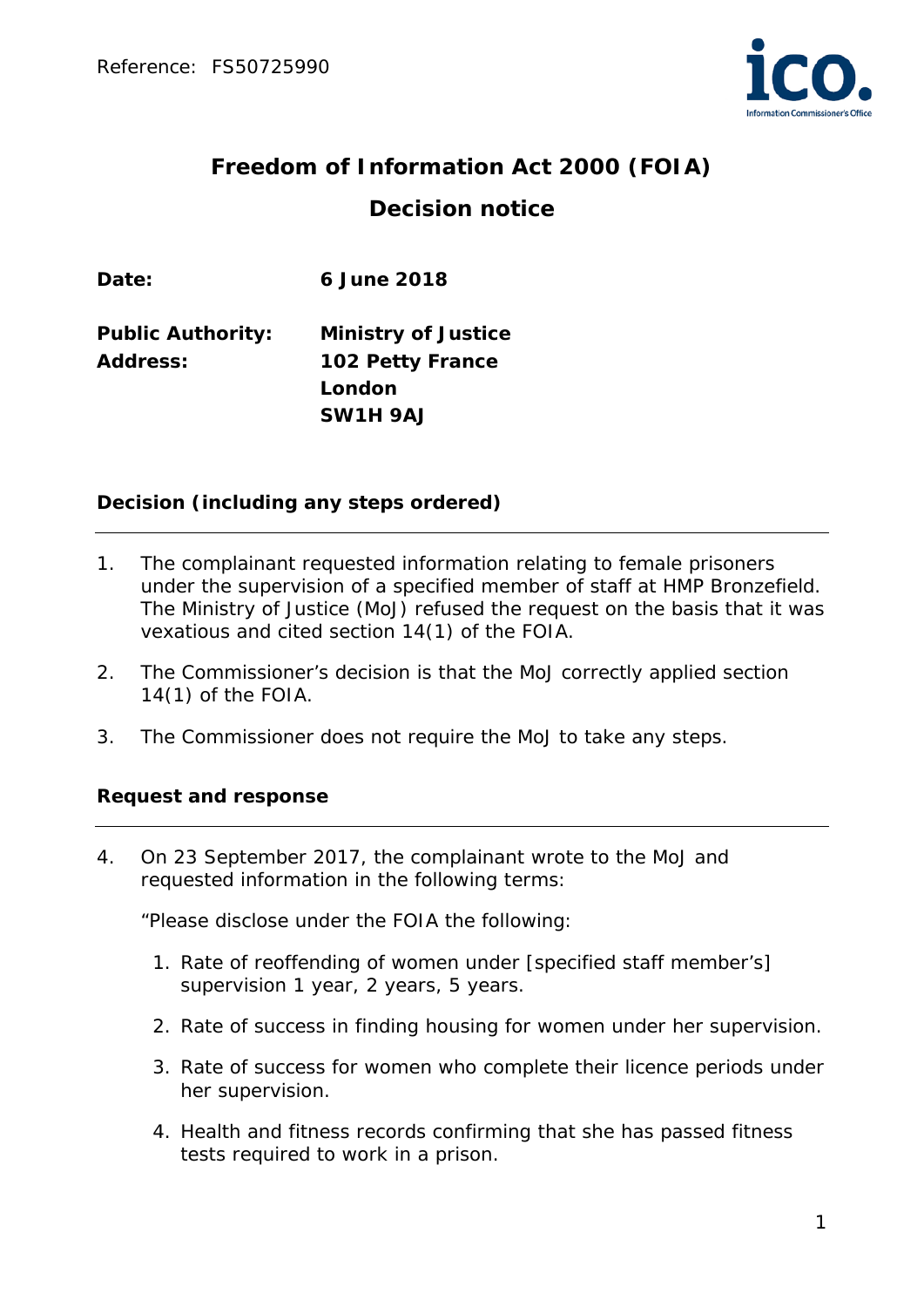

- *5. Rate of success for women under her supervision who have completed drug rehabilitation courses and are no longer dependent.*
- *6. Number and nature of all complaints whether upheld or not, who investigated and the outcome of the complaints including actions taken".*
- 5. The MoJ responded on 23 November 2017. It stated that it considered the complainant's request to be vexatious and, in accordance with section 14(1) of the FOIA, would not be taking it any further.
- 6. It argued that in her correspondence to the MoJ, the complainant went beyond the level of criticism that a public authority or its employees should reasonably expect to receive.
- 7. The MoJ stated that the request references a member of staff in detail in an unpleasant manner and questions their ability to carry out their duties because of their physical appearance. The MoJ stated they were not prepared to tolerate the personal abuse that the complainant had directed at this member of staff.
- 8. Following an internal review the MoJ wrote to the complainant on 10 January 2018. It upheld its application of section 14(1) of the FOIA.

## **Scope of the case**

- 9. The complainant contacted the Commissioner on 8 February 2018 to complain about the way her request for information had been handled.
- 10. The following analysis covers whether the MoJ dealt with this request correctly in accordance with section 14(1) of the FOIA.

## **Background**

- 11. The Commissioner understands that the complainant's request is a result of her belief that the MoJ proposes to extend the Offender Manager Role.
- 12. The complainant reiterated in her submissions to the Commissioner that she believes that her Offender Manager, and other employees of the MoJ, are not properly qualified or trained.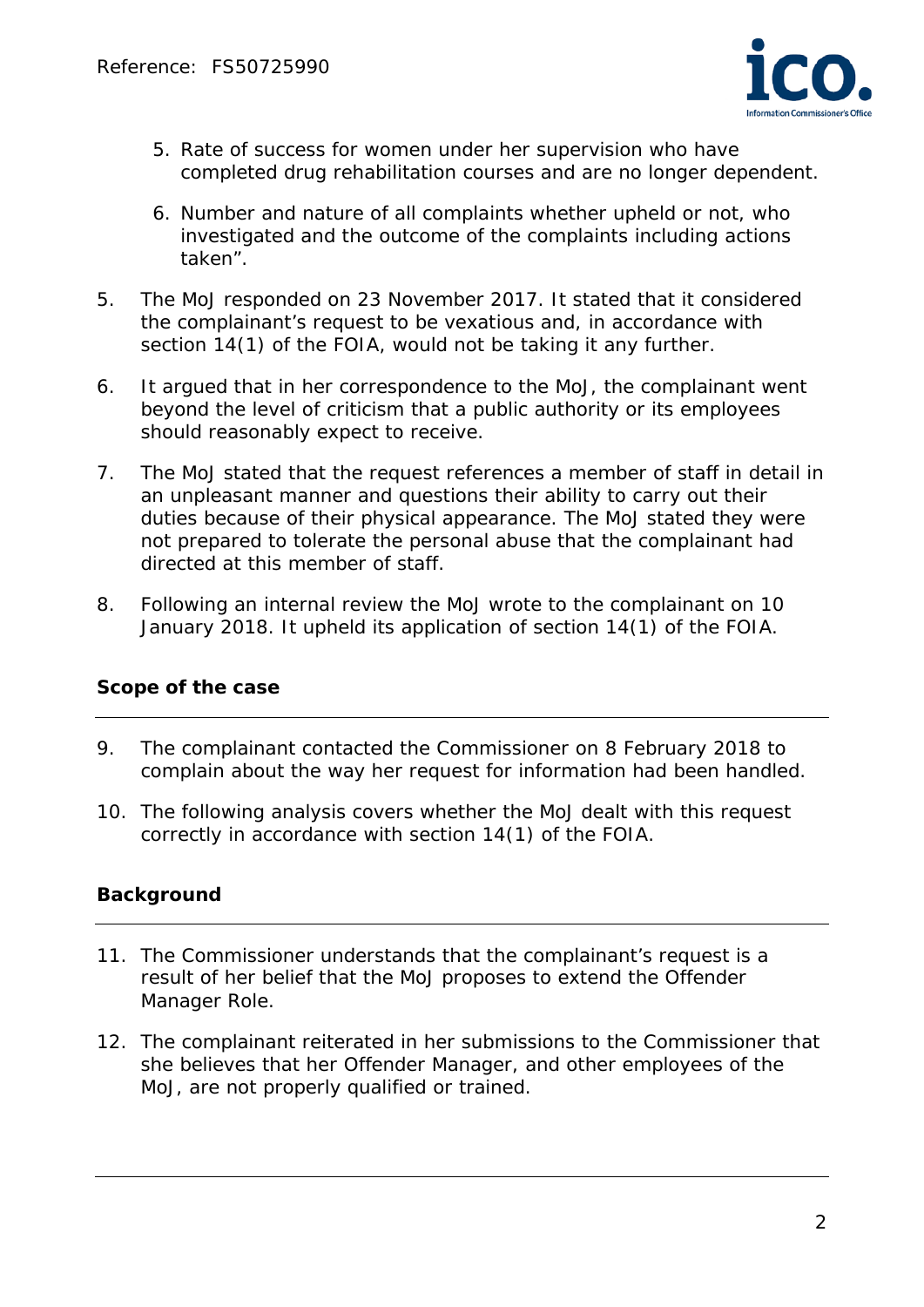## **Reasons for decision**



#### **Section 14(1)**

 $\overline{a}$ 

13. Section 14(1) of the FOIA states that:

*"Section 1(1) does not oblige a public authority to comply with a request for information if the request is vexatious."*

- 14. The term "vexatious" is not defined in the FOIA. In the case of Information Commissioner vs Dransfield, the Upper Tribunal took the view that the ordinary definition of the word vexatious is only of limited use, because the question of whether a request is vexatious ultimately depends upon the circumstances surrounding that request. The Tribunal concluded that "vexatious" could be defined as the "…manifestly unjustified, inappropriate or improper use of formal procedure".
- 15. The decision clearly establishes that the concepts of "proportionality" and "justification" are central to any consideration of whether a request is vexatious.
- 16. The Commissioner has published specific guidance on vexatious requests<sup>[1](#page-2-0)</sup>, which illustrates various indicators of vexatious requests. The fact that a request contains one or more of these indicators will not necessarily mean that it must be vexatious. All the circumstances of the case will need to be considered in reaching a judgment as to whether a request is vexatious.
- 17. As discussed in the Commissioner's guidance, the relevant consideration is whether the request itself is vexatious, rather than the complainant who submitted it. A public authority can also consider the context of the request and the history of its relationship with the requester when this is relevant. The Commissioner's guidance states that:

*"The context and history in which a request is made will often be a major factor in determining whether the request is vexatious and the public authority will need to consider the wider circumstances surrounding the request before making a decision as to whether section 14(1) applies."*

<span id="page-2-0"></span><sup>1</sup> https://ico.org.uk/media/for-organisations/documents/1198/dealing-with-vexatiousrequests.pdf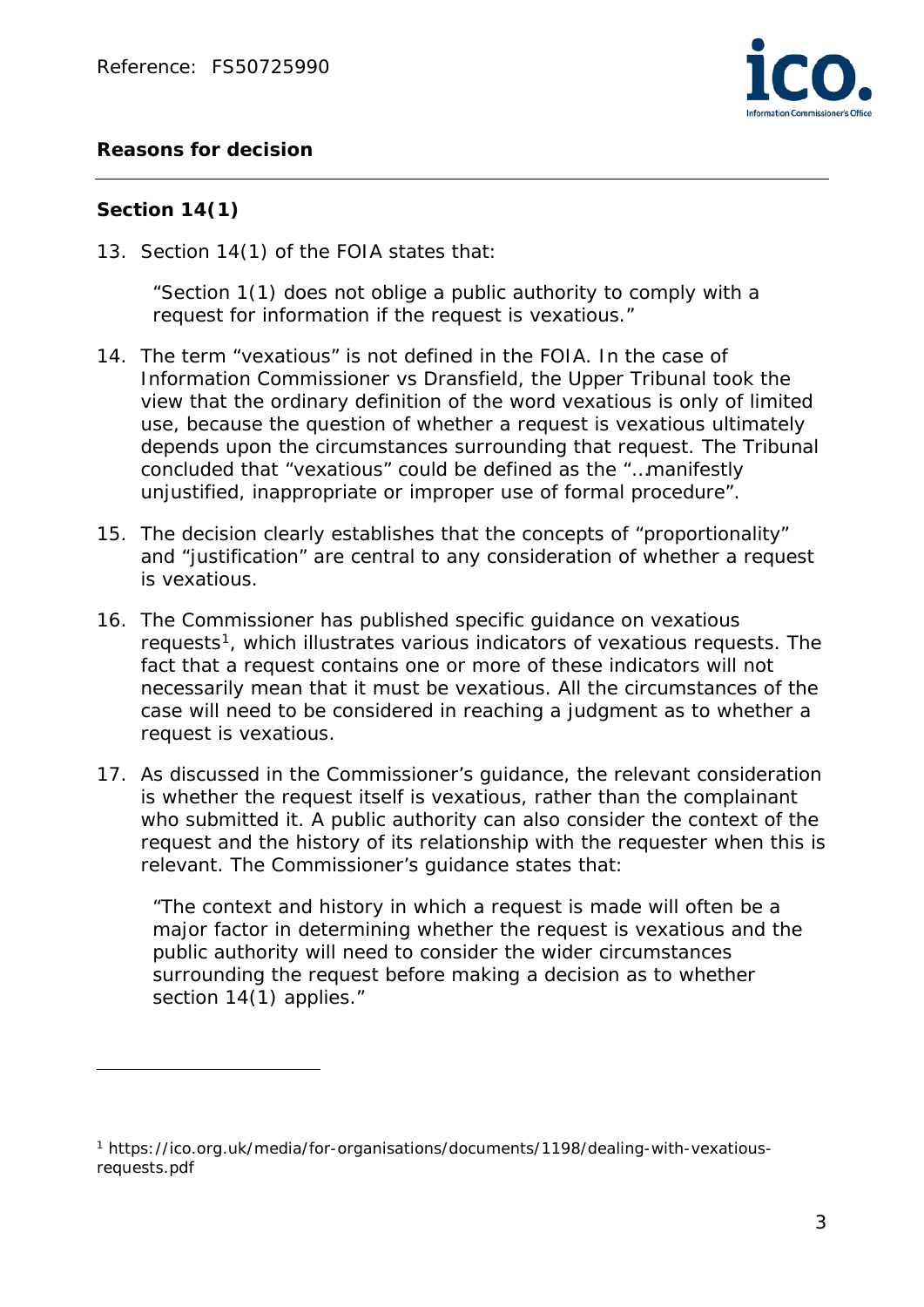

18. Sometimes, it will be obvious when requests are vexatious, but sometimes it may not. In that situation, the Commissioner's guidance states:

*"…where the issue is not clear-cut, the key question to ask is whether the request is likely to cause a disproportionate or unjustified level of disruption, irritation or distress".*

- 19. The MoJ have deemed the complainant's request to be vexatious on two grounds.
- 20. The MoJ's first argument specified that the complainant had used abusive and aggressive language*.* In its response to the complainant, the MoJ stated "*the tone and language of your original letter went beyond the level of criticism that a public authority or its employees should reasonably expect to receive. Your request made references to a member of HMPPS in an unpleasant manner and questioned their ability based on a physical description".*
- 21. In further information sent to the Commissioner, the MoJ provides evidence in the form of letters by the complainant suggesting that other members of staff at the MoJ should not be considered fit for service and makes several accusations of misconduct against members of staff.
- 22. The MoJ state that this amounts to the complainant making malicious, unfounded and unsubstantiated allegations about named individuals and using threatening and abusive language about and towards the MoJ. It also referred to the complainant making threats of legal action against individuals or the MoJ, and having copied her correspondence to various officials, Parliamentary and public figures, and journalists.
- 23. The MoJ's second argument was that the volume of the complainant's correspondence with it is excessive. The complainant has been in correspondence with the MoJ both in the form of FOI requests and other more general correspondence for over a decade. The correspondence has often been heavily critical of the MoJ and its Executive Agency, HM Prison and Probation Service.

### **The Commissioner's position**

24. The Commissioner accepts that the language used by the complainant in her correspondence with the MoJ has been insulting and abusive. The MoJ correctly outline that the tone and language of both the original request and the request for an internal review go beyond the level of criticism that any public authority or its employees should reasonably expect to receive. The request references a member of staff in detail in an unpleasant manner and questions their ability based on physical and personal description.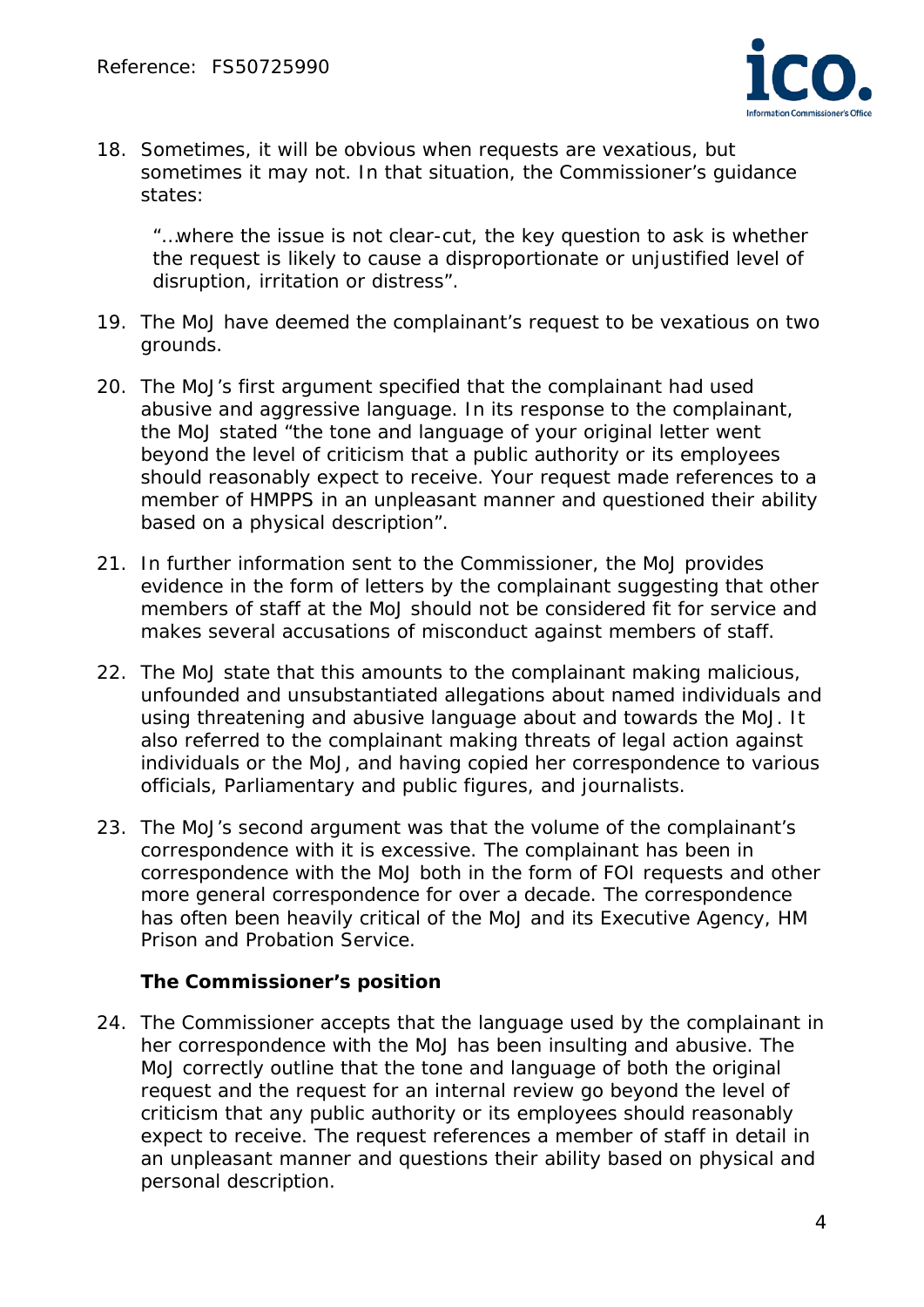

- 25. The Commissioner agrees that the complainant's abusive language aimed at a specific individual suggests that the complainant has a personal issue with the individual named in her request. Using the FOIA in order to pursue a personal grievance may be a factor that contributes to a request being vexatious.
- 26. The Commissioner notes that previous allegations made by the complainant were addressed and repeatedly found to be without foundation. Despite this, the complainant continues to make new allegations of misconduct or criminal behaviour by the MoJ.
- 27. In light of this, the Commissioner also accepts the reasoning from the MoJ about the period of time that the complainant has been corresponding with it and that it is unlikely that compliance with this request would be unlikely to result in a cessation of this behaviour. On the contrary, it appears likely that compliance with this request would be likely to perpetuate this behaviour, leading to further correspondence including more information requests.
- 28. For these reasons, the Commissioner's view is that the complainant's information request was vexatious. Therefore, section 14(1) of the FOIA applied and the MoJ was not obliged to comply with the request.